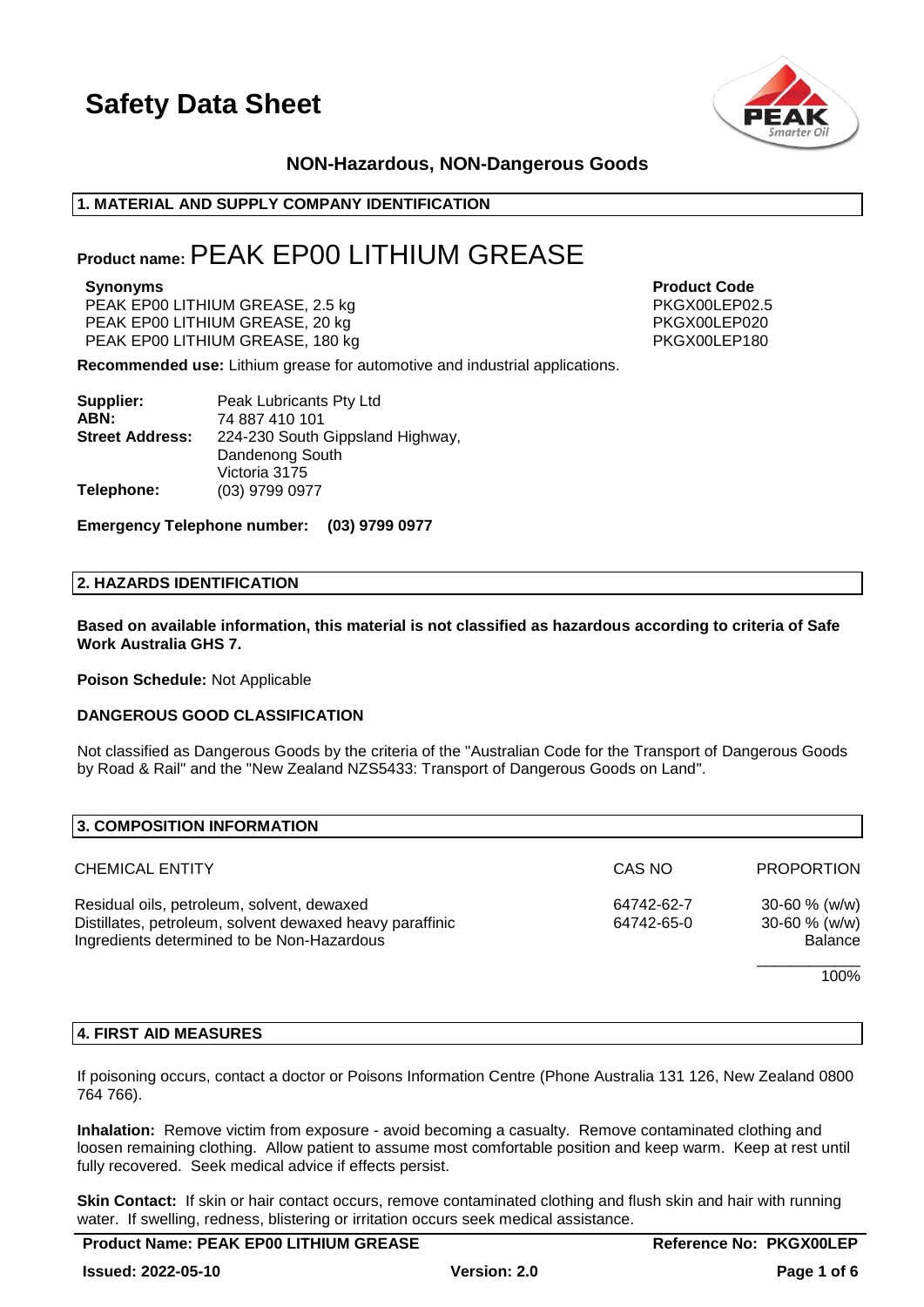

**Eye contact:** If in eyes wash out immediately with water. In all cases of eye contamination it is a sensible precaution to seek medical advice.

**Ingestion:** Rinse mouth with water. If swallowed, do NOT induce vomiting. Give a glass of water to drink. Never give anything by the mouth to an unconscious patient. If vomiting occurs give further water. Seek medical advice.

**PPE for First Aiders:** Wear safety shoes, overalls, gloves, safety glasses. Available information suggests that gloves made from nitrile rubber should be suitable for intermittent contact. However, due to variations in glove construction and local conditions, the user should make a final assessment. Always wash hands before smoking, eating, drinking or using the toilet. Wash contaminated clothing and other protective equipment before storing or re-using.

**Notes to physician:** Treat symptomatically.

### **5. FIRE FIGHTING MEASURES**

**Hazchem Code:** Not applicable.

**Suitable extinguishing media:** If material is involved in a fire use water fog (or if unavailable fine water spray), alcohol resistant foam, standard foam, dry agent (carbon dioxide, dry chemical powder).

**Specific hazards:** Non-combustible material.

**Fire fighting further advice:** Not combustible, however following evaporation of aqueous component residual material can burn if ignited.

### **6. ACCIDENTAL RELEASE MEASURES**

### **SMALL SPILLS**

Wear protective equipment to prevent skin and eye contamination. Avoid inhalation of vapours or dust. Wipe up with absorbent (clean rag or paper towels). Collect and seal in properly labelled containers or drums for disposal.

### **LARGE SPILLS**

Clear area of all unprotected personnel. Slippery when spilt. Avoid accidents, clean up immediately. Wear protective equipment to prevent skin and eye contamination and the inhalation of dust. Work up wind or increase ventilation. Cover with damp absorbent (inert material, sand or soil). Sweep or vacuum up, but avoid generating dust. Collect and seal in properly labelled containers or drums for disposal. If contamination of crops, sewers or waterways has occurred advise local emergency services.

### **Dangerous Goods - Initial Emergency Response Guide No:** Not applicable

### **7. HANDLING AND STORAGE**

**Handling:** Avoid eye contact and repeated or prolonged skin contact. Avoid inhalation of dust.

**Storage:** Store in a cool, dry, well-ventilated place and out of direct sunlight. Store away from foodstuffs. Store away from incompatible materials described in Section 10. Store away from sources of heat and/or ignition. Keep container standing upright. Keep containers closed when not in use - check regularly for spills.

### **8. EXPOSURE CONTROLS / PERSONAL PROTECTION**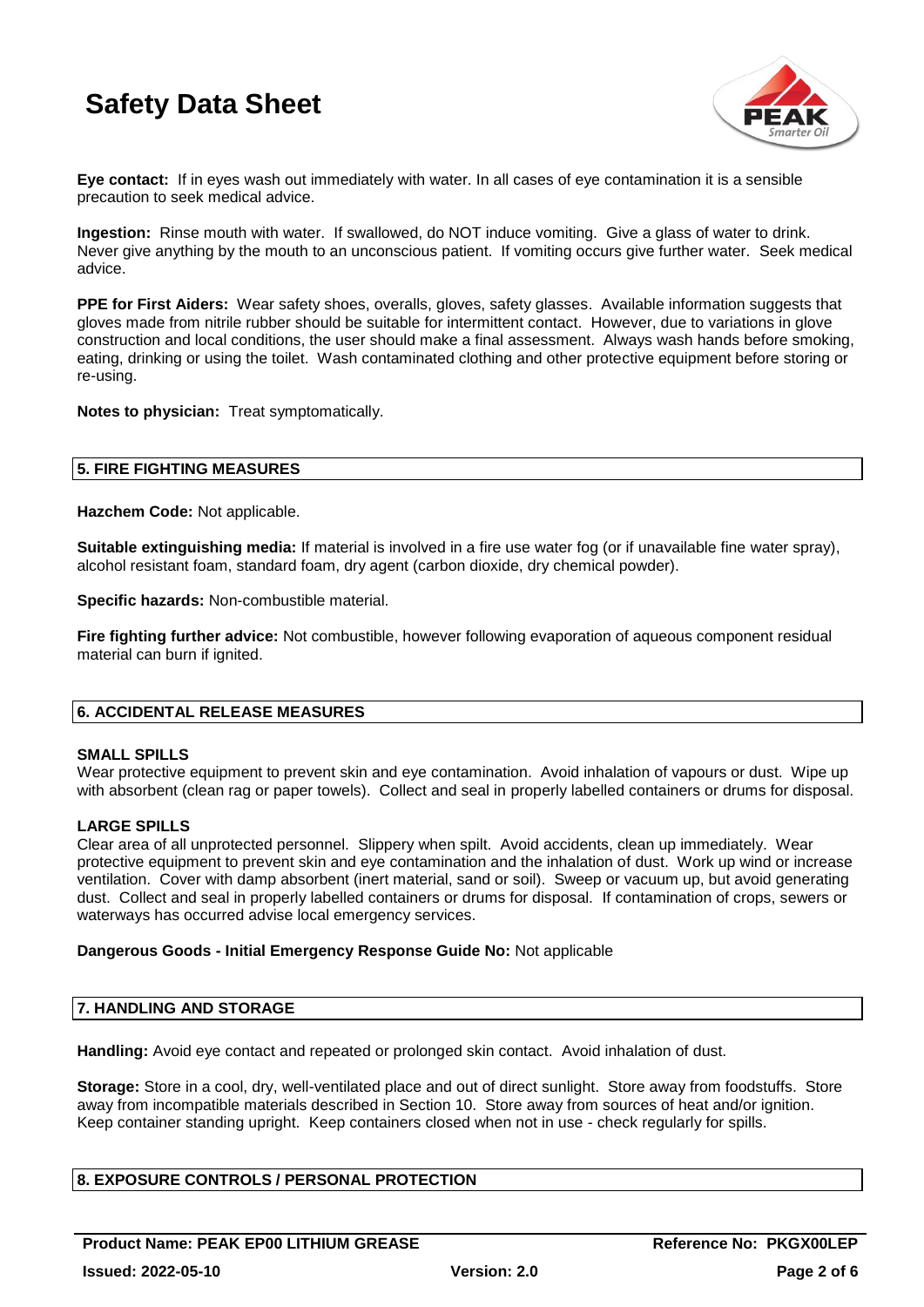

**National occupational exposure limits:** No value assigned for this specific material by Safe Work Australia.

**Biological Limit Values:** As per the "National Model Regulations for the Control of Workplace Hazardous Substances (Safe Work Australia)" the ingredients in this material do not have a Biological Limit Allocated.

**Engineering Measures:** Natural ventilation should be adequate under normal use conditions.

**Personal Protection Equipment:** SAFETY SHOES, OVERALLS, GLOVES, SAFETY GLASSES.

Personal protective equipment (PPE) must be suitable for the nature of the work and any hazard associated with the work as identified by the risk assessment conducted.

Wear safety shoes, overalls, gloves, safety glasses. Available information suggests that gloves made from nitrile rubber should be suitable for intermittent contact. However, due to variations in glove construction and local conditions, the user should make a final assessment. Always wash hands before smoking, eating, drinking or using the toilet. Wash contaminated clothing and other protective equipment before storing or re-using.

**Hygiene measures:** Keep away from food, drink and animal feeding stuffs. When using do not eat, drink or smoke. Wash hands prior to eating, drinking or smoking. Avoid contact with clothing. Avoid eye contact and repeated or prolonged skin contact. Avoid inhalation of dust. Ensure that eyewash stations and safety showers are close to the workstation location.

### **9. PHYSICAL AND CHEMICAL PROPERTIES**

| Form:<br>Colour:<br>Odour:                                                                                                                                                                                                                                                                                                                                          | Grease<br>Amber<br>Light petroleum oil odour. |                                                                                                                                                                 |
|---------------------------------------------------------------------------------------------------------------------------------------------------------------------------------------------------------------------------------------------------------------------------------------------------------------------------------------------------------------------|-----------------------------------------------|-----------------------------------------------------------------------------------------------------------------------------------------------------------------|
| <b>Solubility in water:</b><br><b>Specific Gravity:</b><br>Density:<br>Relative Vapour Density (air=1):<br>Vapour Pressure (20 °C):<br>Flash Point (°C):<br>Flammability Limits (%):<br>Autoignition Temperature (°C):<br>Melting Point/Range (°C):<br><b>Boiling Point/Range (°C):</b><br>Dropping Point (°C):<br>pH:<br><b>Viscosity:</b><br>Total VOC (g/Litre): |                                               | Insoluble<br>N Av<br>0.900 g/mL @ 15 °C<br>N Av<br>N Av<br>> 200<br>N Av<br>N Av<br>N Av<br>N Av<br>>190<br>N Av<br>150 cSt @ 40°C (base oil component)<br>N Av |
|                                                                                                                                                                                                                                                                                                                                                                     |                                               |                                                                                                                                                                 |

(Typical values only - consult specification sheet)  $N Av = Not available$ . N App = Not applicable

### **10. STABILITY AND REACTIVITY**

**Chemical stability:** This material is thermally stable when stored and used as directed.

**Conditions to avoid:** Elevated temperatures and sources of ignition.

**Incompatible materials:** Oxidising agents.

**Hazardous decomposition products:** Oxides of carbon and nitrogen, smoke and other toxic fumes.

**Hazardous reactions:** No known hazardous reactions.

**Product Name: PEAK EP00 LITHIUM GREASE And Accord Accord PROMISSION Reference No: PKGX00LEP**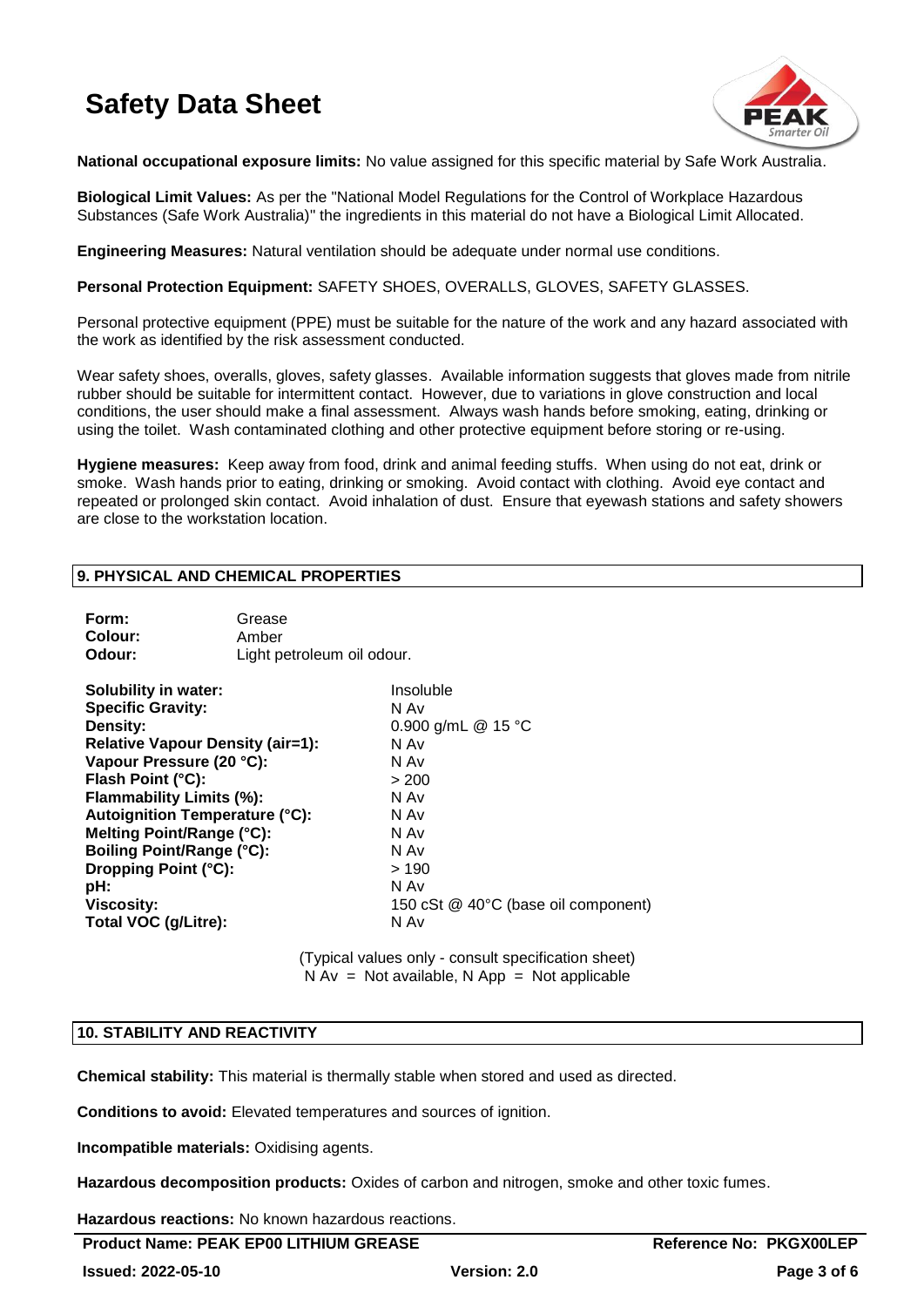

### **11. TOXICOLOGICAL INFORMATION**

No adverse health effects expected if the product is handled in accordance with this Safety Data Sheet and the product label. Symptoms or effects that may arise if the product is mishandled and overexposure occurs are:

### **Acute Effects**

**Inhalation:** Material may be an irritant to mucous membranes and respiratory tract.

**Skin contact:** Contact with skin may result in irritation.

**Ingestion:** Swallowing can result in nausea, vomiting and irritation of the gastrointestinal tract.

**Eye contact:** May be an eye irritant. Exposure to the dust may cause discomfort due to particulate nature. May cause physical irritation to the eyes.

### **Acute toxicity**

**Inhalation:** This material has been classified as not hazardous for acute inhalation exposure. Acute toxicity estimate (based on ingredients):  $LC_{50} > 5.0$  mg/L for dust.

**Skin contact:** This material has been classified as not hazardous for acute dermal exposure. Acute toxicity estimate (based on ingredients):  $LD_{50} > 2,000$  mg/Kg bw

**Ingestion:** This material has been classified as not hazardous for acute ingestion exposure. Acute toxicity estimate (based on ingredients):  $LD_{50} > 2,000$  mg/Kg bw

**Corrosion/Irritancy:** Eye: this material has been classified as not corrosive or irritating to eyes. Skin: this material has been classified as not corrosive or irritating to skin.

**Sensitisation:** Inhalation: this material has been classified as not a respiratory sensitiser. Skin: this material has been classified as not a skin sensitiser.

**Aspiration hazard:** This material has been classified as not an aspiration hazard.

**Specific target organ toxicity (single exposure):** This material has been classified as not a specific hazard to target organs by a single exposure.

### **Chronic Toxicity**

**Mutagenicity:** This material has been classified as not a mutagen.

**Carcinogenicity:** This material has been classified as not a carcinogen.

**Reproductive toxicity (including via lactation):** This material has been classified as not a reproductive toxicant.

**Specific target organ toxicity (repeat exposure):** This material has been classified as not a specific hazard to target organs by repeat exposure.

### **12. ECOLOGICAL INFORMATION**

Avoid contaminating waterways.

**Acute aquatic hazard:** This material has been classified as a Category Acute 1 Hazard. Acute toxicity estimate (based on ingredients): < 1 mg/L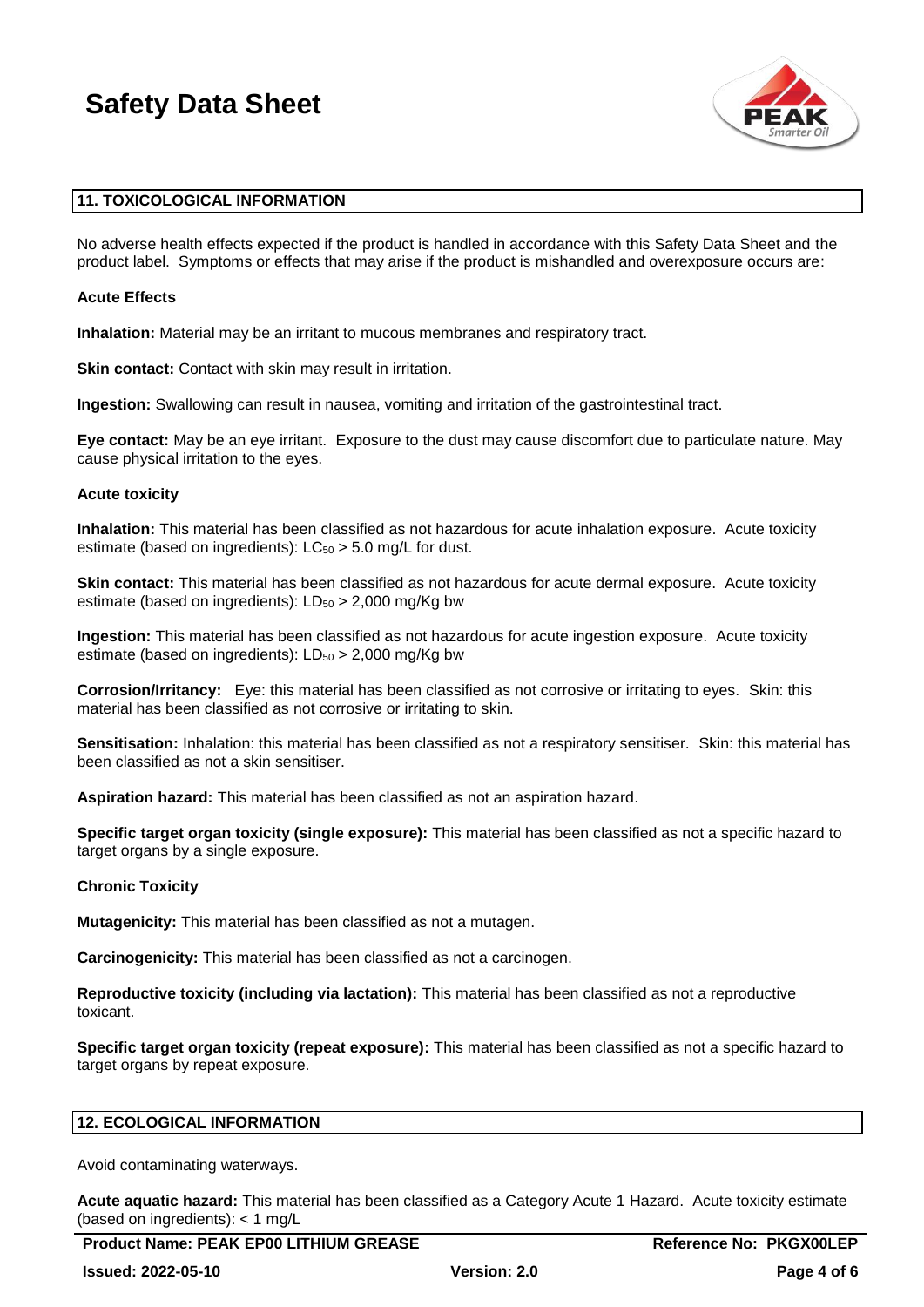

**Long-term aquatic hazard:** This material has been classified as not hazardous for chronic aquatic exposure. Non-rapidly or rapidly degradable substance for which there are adequate chronic toxicity data available OR in the absence of chronic toxicity data, Acute toxicity estimate (based on ingredients): >100 mg/L, where the substance is not rapidly degradable and/or BCF  $\lt$  500 and/or log  $K_{ow} \lt$  4.

**Ecotoxicity:** No information available.

**Persistence and degradability:** No information available.

**Bioaccumulative potential:** No information available.

**Mobility:** No information available.

### **13. DISPOSAL CONSIDERATIONS**

Persons conducting disposal, recycling or reclamation activities should ensure that appropriate personal protection equipment is used, see "Section 8. Exposure Controls and Personal Protection" of this SDS.

If possible material and its container should be recycled. If material or container cannot be recycled, dispose in accordance with local, regional, national and international Regulations.

### **14. TRANSPORT INFORMATION**

### **ROAD AND RAIL TRANSPORT**

Not classified as Dangerous Goods by the criteria of the "Australian Code for the Transport of Dangerous Goods by Road & Rail" and the "New Zealand NZS5433: Transport of Dangerous Goods on Land".

### **MARINE TRANSPORT**

Not classified as Dangerous Goods by the criteria of the International Maritime Dangerous Goods Code (IMDG Code) for transport by sea.

### **AIR TRANSPORT**

Not classified as Dangerous Goods by the criteria of the International Air Transport Association (IATA) Dangerous Goods Regulations for transport by air.

### **15. REGULATORY INFORMATION**

### **This material is not subject to the following international agreements:**

Montreal Protocol (Ozone depleting substances) The Stockholm Convention (Persistent Organic Pollutants) The Rotterdam Convention (Prior Informed Consent) Basel Convention (Hazardous Waste) International Convention for the Prevention of Pollution from Ships (MARPOL)

### **This material/constituent(s) is covered by the following requirements:**

The Standard for the Uniform Scheduling of Medicines and Poisons (SUSMP) established under the Therapeutic Goods Act (Commonwealth): Not Applicable.

AICIS Status: Formulations where all components are AICS listed.

| <b>16. OTHER INFORMATION</b> |
|------------------------------|
|------------------------------|